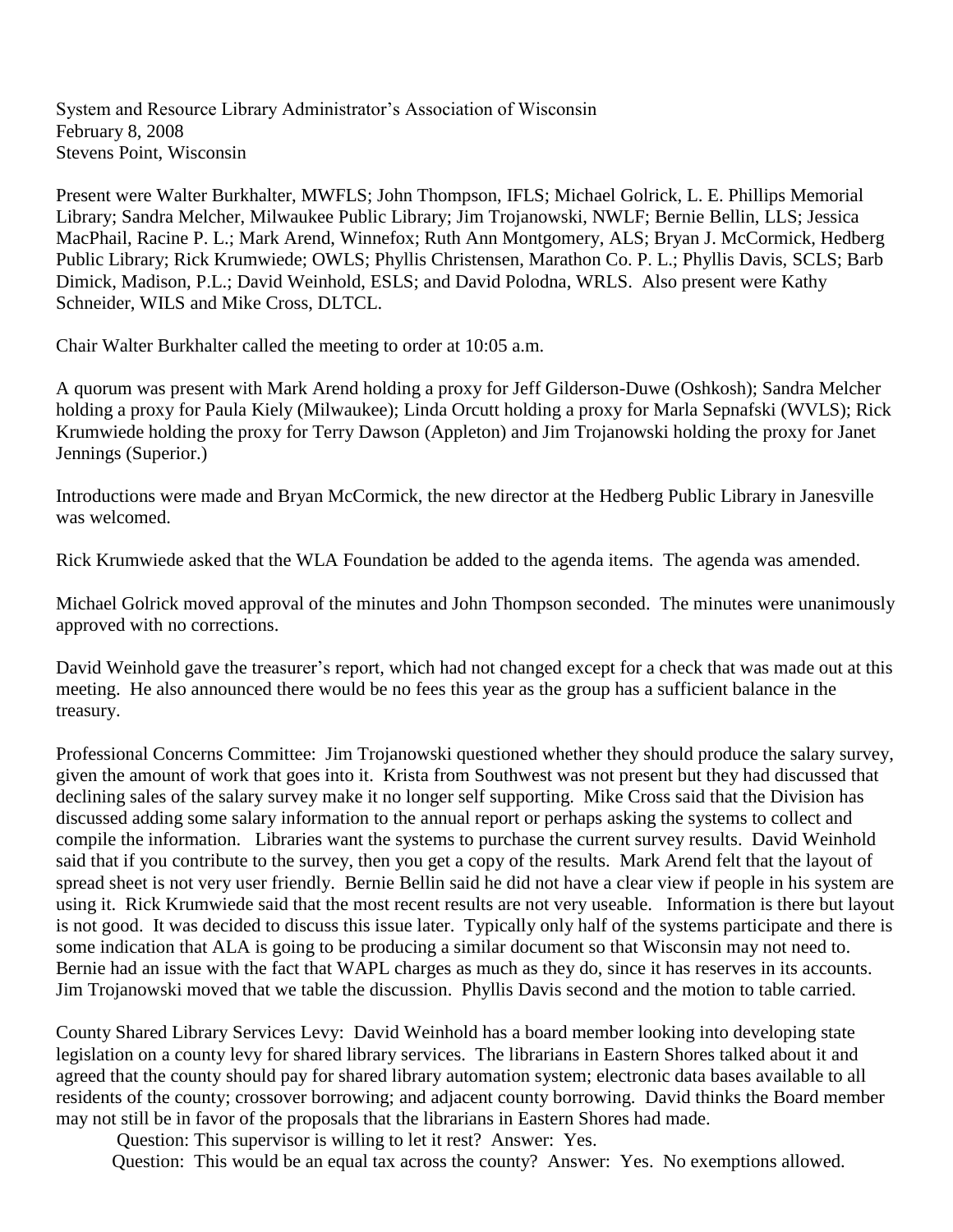There were additional questions on how to define shared service. It was suggested that it needs to be a service that benefits all and when it is described people can understand it is a general benefit.

Question: How would system treat the multiple counties and if there are libraries that do not participate in the shared system? Answer: Unclear how it would affect multiple county systems. The idea works well in Eastern Shores, perhaps not in all systems. It would be exempt from any levy limits.

Question: Aren't township residents already paying based on library expenditures. Answer: Yes, but it does not include capital expenses such as hardware and software.

Another comment from Mark Arend. The counties have agreed to pay for central processing and technical services in Winnefox.

Comment from Phyllis Davis. We have similar issues on how to pay for things. Eastern Shores tends to take county problems and want to use it as statewide solution. This may not play well in the rest of the state where there may be other issues in the other counties in the state. It cannot succeed on a state level if there is not agreement that it would benefit all systems and counties.

David Polodna: It would be permissive legislation not required.

Rick: Some counties think they can already do it.

Mike Cross. There is nothing that prohibits the county from contributing to capital costs. There are already ways to solve the problem without messing with the state statutes.

District Libraries: Jessica MacPhail spoke about the District Library Legislation. It works in Illinois and allows district to tax for library services. We have been playing with this for about 12 years. Representative Townsend is interested and the bill drafter is working on it. She is assigning it to staff and it may not be ready to introduce in this session, but perhaps in the next session. Senator Ellis has some interest in advancing District Legislation.

Visioning Summit update: Jim Trojanowski reported that invitations have been sent out for the summit. The committee has worked hard to get all types of libraries, statewide representation, business, legislative community, diversity, all staff levels, and ages. There have been secondary people selected if the first invitations are not accepted. Jim was encouraging systems, library staff, and friends to complete the answers to seven questions. Sandra Melcher said that they are asking the teen library board in Milwaukee to respond to the questions and they have shared questions with all the branch managers in the Milwaukee System. Rick Krumwiede asked, "How late can the systems do an activity?" Answer: about the end of March. Jim reported that the committee will cluster the questions and make boards for the summit that will include the responses. This will allow participants to see the responses and discuss them at the summit. Jim indicated that the web page will be changed so that questions are easier to find.

Other comments regarding the summit: Michael Golrick said that his Board Vice President is blind, so she needs special accommodations. Phyllis Davis said that she had heard that the committee had done a lot of good work in getting a variety of people involved. Public Library Advisory committee will get together in March. The questions can also be posted to advocacy lists. Jim said that he hoped to share some information on how one of their libraries is trying to get citizens involved in the process.

John Thompson said that they were going to have their staff participate in the Visioning system via OPAL. Jim T. also encouraged libraries to get Friends groups to answer the questions.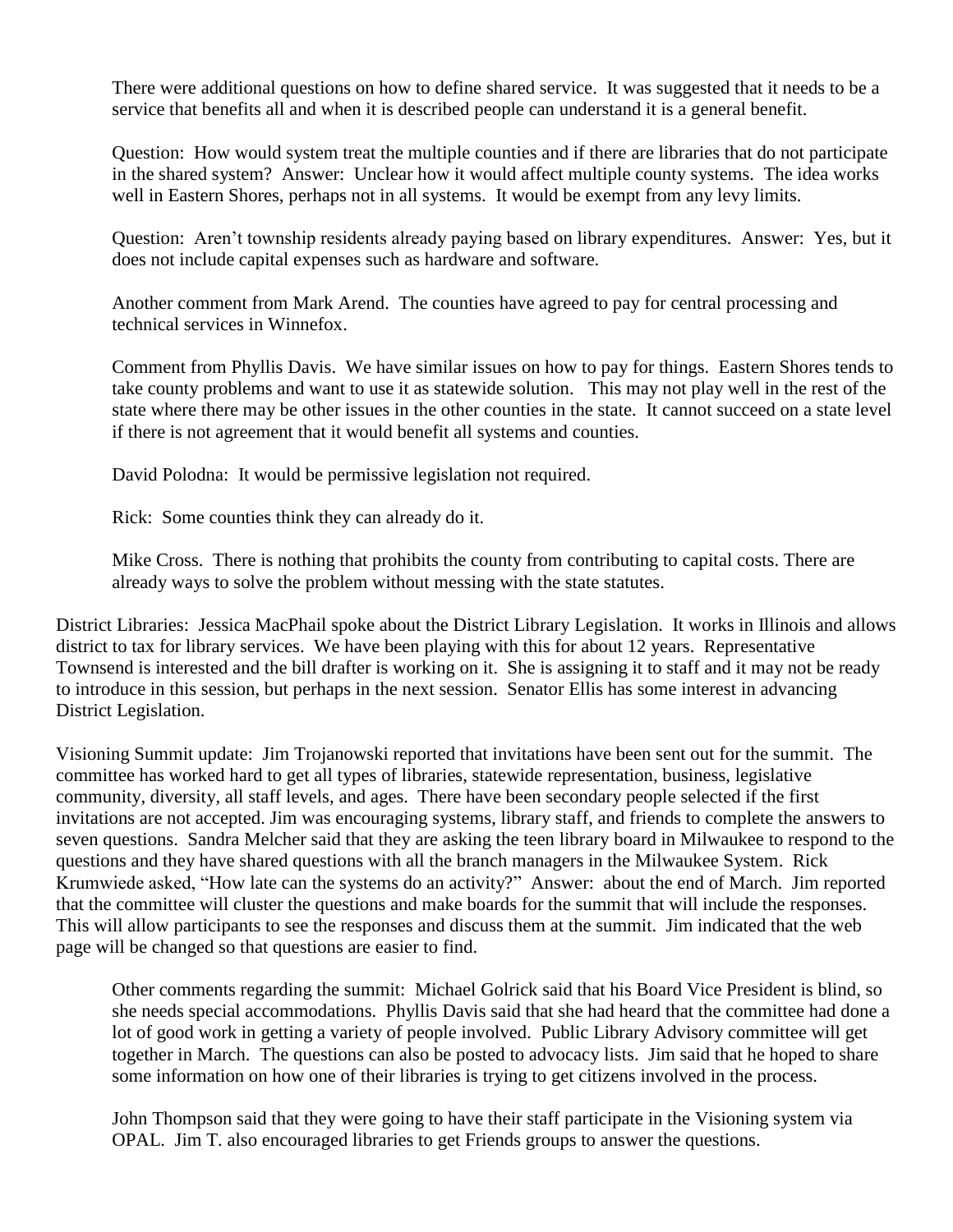Mark Arend said that there were two Winnefox member directors who had been invited to be delegates. Jim T. said that a list of people in the summit has not been posted yet. Sandra Melcher reported that Federal Legislators for Wisconsin have been invited to attend.

Visioning Summit was explained by Jim Trojanowski. COLAND originated the idea and appointed a committee to look at statewide resource sharing. COLAND wanted a broader view of statewide library service and the Division at the suggestion of COLAND agreed to have LSTA money used for the survey and summit. The Planning Committee formed the questions and a beginning document. The committee wants the outcome to be a document that libraries can use in planning for the future although it may be that there will not be a state budget initiative to come out of this.

DLTCL Reports: Mike Cross. LSTA money is being used to do an economic impact study of libraries in Wisconsin. WLAF was also to donate some money for the project. After an RFP, the contract was awarded to North Star Economics. There were other proposals. One highly rated one was higher in cost than the amount available. North Star proposal ended up being the top rated proposal and was below the amount setup for LSTA money, so no WLAF money was needed. The study may not be as thorough as we had hoped. We are still hoping for good and valuable outcome on this project.

North Star will rely on focus groups, interview groups held all over Wisconsin, at least one in each library system area and an online survey. They are currently in the process of working to develop the questions for discussion groups. The System Director and Library Directors will help identify locations for discussion groups and help them figure out the right people to interview. This project is on a fairly short timeline. The online survey will be made available soon. In early April they will do a presentation at the visioning summit. They will also provide a presentation at WAPL in May. The online survey should be linked to catalogs and websites. North Star Economics wants lots of responses.

North Star is just making the contact with systems. Rick has already set his up. He suggested two libraries in his system, Kaukauna and Appleton. Systems need to find people in the community to be in the discussion groups. Question: How are they determining how many groups in each system? Answer: At least one and in larger systems more. OWLS two sessions are scheduled in one day.

Current State Library Legislation (Cross): SB 1 has passed both houses and would allow library boards to transfer funds to foundations, 501(3) c organizations that support libraries. Bill is retroactive for transfers already made. The Governor has not signed yet.

SB214, library surveillance bill, is now law.

AB420 bill supported by Mequon and Ozaukee County would provide an alterative method of qualifying for exemption from the library levy. It was on the County Association agenda. They debated and did not take a position of AB420. It has passed the Assembly but has not come up in the Senate.

Mark Arend: Senator Ressler is having stand alone legislation to transfer gift fund not only to 501(3) c but also to a Community Foundation. Mike: some people think that SB1 allows this, as it does not say "not sole purpose to support libraries" (see the bill)

Bernie Bellin: Met with Village President and others in the Waterford area about 70% funding. Village president wants amount of 70% raised to 100%.

Mike: The 2008 LSTA appropriation was a reduction from what we had expected, by about \$70,000 from 2007 funding. The Division reduced a couple of awards to make up the difference. One was the merging of shared systems in Indianhead and another statewide delivery.